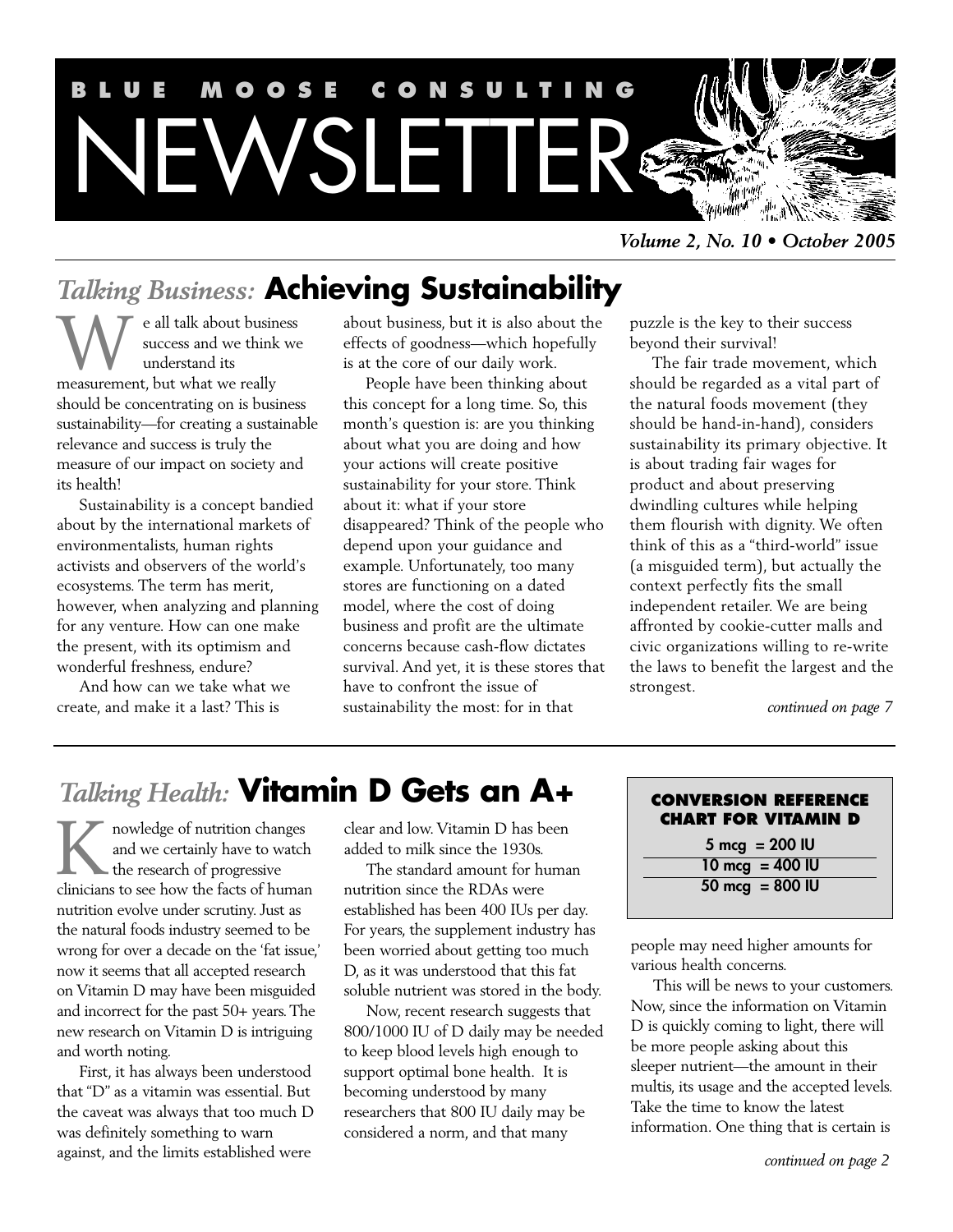## **Vitamin D Gets an A+**

*continued from page 1*

that D is important. It is found in few foods—though it is added to milk—and its presence is important for many things, including the immune system; calcium absorption and bone strength as well as flexible joints and arthritis; managing the symptoms of PMS; and supporting healthy brains, hearts, skin and gums. Supplementing with Vitamin D is generally tolerated at levels of 2000 IUs daily with the tolerable upper limit for infants being studied at 1000 IU daily.

Who should be interested in the recent findings on Vitamin D? First, the research on D and children is significant. Usually cod liver oil supplements give pregnant woman enough D to help their growing children, although the D from breastfeeding is not considered enough to meet the human requirements. We all know of the benefits of DHA for the growing child, but Vitamin D intake also seems imperative for infants (studies show that it may reduce the incidence of Type I diabetes if

provided in breast milk) and for children in their first year of life.

The other end of the age spectrum also seems to need Vitamin D supplementation. Two 2005 studies report that over one-half of the women over the age of 50 being treated for osteoporosis had too little Vitamin D in their blood (Holick, 2005), and that 64% of women over the age of 65 had too little Vitamin D in their blood (Greenspan 2005). These new studies have come to light because new methods of bone density scanning in humans have shown more accurately the role of D in bone metabolism and Cal-Mag uptake as measured in blood levels. Hence, the many new research studies on this issue in the last 18 months.

This would certainly suggest that people should be taking a Vitamin D supplement with their Calcium-Magnesium or multimineral. Since research in the last two years suggests that people who have sufficient D in their diet have stronger bones, fewer bone fractures from falls, and less chronic joint pain, many researchers are saying that 800 IUs may not be sufficient for people over the age of 50. Vitamin D also plays a role in keeping the

## **IN THE NEWS**

### *from the Natural Foods Merchandiser*

**NEW ALLIANCE:** The National Nutritional Foods Association East (NNFA East) and New Hope Natural Media announced a new collaboration, co-marketing and co-advocacy agreement for Natural Products Expo East 2006, which will serve to increase attendance for East Coast-based independent retailers. The combined strengths of New Hope and NNFA East, with the continued alliance with BioFach America, will make the show even more dynamic and diverse. "This year's Expo East demonstrates the impressive momentum of our industry," said Fredrik Linder, president of New Hope. "Moving to Baltimore and expanding our co-marketing partners are positive moves to keep the show fresh and responsive."

### *from the NNFA email newsletter*

Vitamin E Helps Prevent Heart Disease Deaths...Vitamin E supplementation may help prevent deaths related to heart disease among women, according to a study recently published in the *Journal of the American Medical Association* (*JAMA*, 2005, vol.294, no.1: 56-65). Researchers examined nearly 40,000 apparently healthy women, all at least 45 years old, from the Women's Health Study. The women received either 600 international units of natural-source vitamin E or placebo every other day for an average of 10.1 years. The results showed 24 percent fewer deaths due to heart disease in the vitamin E group than in the placebo group. The study adds to the substantial body of evidence of the beneficial effect of vitamin E and opposes results of research published earlier this year in *JAMA* suggesting adverse effects of the vitamin.



### **ANOTHER REASON TO JOIN NNFA**

 $\bigstar$  Special Announcement  $\bigstar$ Everyone at Blue Moose Consulting is proud to announce that BMC President Michael Hennessey has been elected to the NNFA- East Regional Board of Directors effective September 16, 2005."This seems a natural fit for my vision of how the natural foods movement needs to evolve," Michael offers."Most people know of the National NNFA and its actions of advocacy and networking to help all the independent natural foods retailers in the country to have a forum and a single voice in politics, education or business. What is so sad is that a vibrant area like the eastern region would have had such a quiet NNFA presence for the past decade. The actions of current Board Members has given rebirth to the possibilities of what we all can do if we participate and work together. I believe that I can be a networker, and a unifier and an enlister to get people signed up, active and optimistic. Together, we can do many wonderful things!"

*From Michael:* "One of the first things I would like to do is create a regional educational event or two something I have experience coordinating. Anyone interested in joining me on this project? Well, join the NNFA-East regional first. Annual dues are only \$95, for something that means everything to your long-term business existence!"



calcium/phosphorus levels of the blood balanced appropriately.

And Vitamin D seems to have an effect on the young as well, through promoting stronger bones and reducing the incidence of PMS in young women. The research on D supplementation and the immune system is intriguing, with studies being done on Type I Diabetes, Multiple Sclerosis and Crohn's Disease. What does seem apparent is the longstanding proposition that Vitamin D positively affects the immune system.\*

*continued on page 6*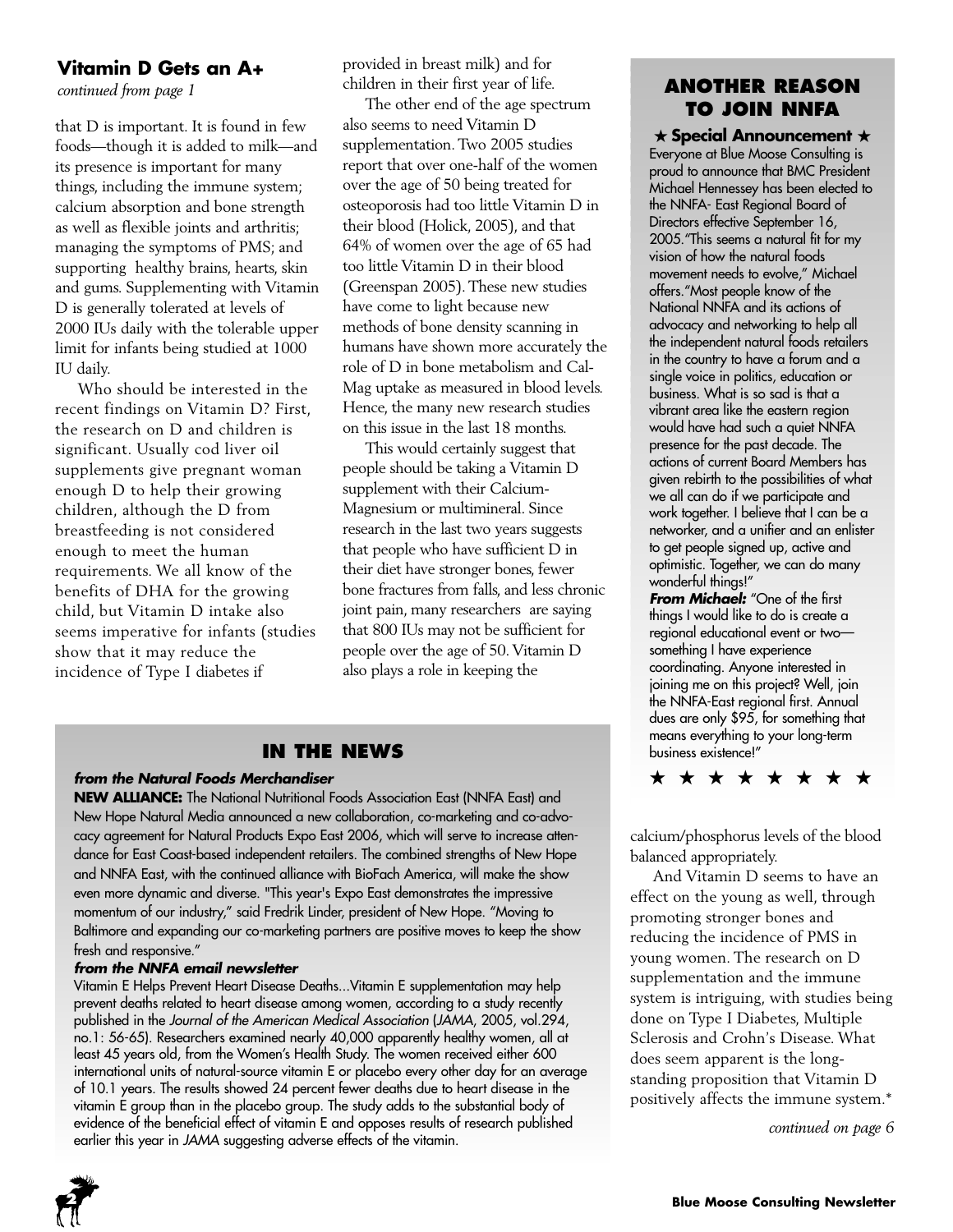

## **OCTOBER PROMOTIONS**

**20% OFF ALL Echinacea products, no minimums required**

## **25% OFF Echinacea Mix & Match Six Case Lot special,**

for signed participants of the echinacea seasonal promotion only (ask your BMC rep for details)

- includes 1 oz, 4 oz sizes purchased by the case
- includes the Super Echinacea™ Vcaps

*Sale extends from October 01 thru October 31*

## *Time to sell Echinacea. Lead with America's # 1 Echinacea*

Not represented by BMC in NJ, NC



**NORDIC NATURALS** 

# **OCTOBER PROMOTION**

## **Omega-3s and Breast Health 15% OFF**

Omega-3 caps 60 count

Omega-3 caps 120 count

Omega-3 Liquid – 4 oz.

Omega-3 Liquid Singles – 30 count

These are best-sellers. Isn't it time to put all four together as an endcap?

Every store could easily sell 144 bottles of this combination in one month on an endcap.

Not represented by BMC in NJ and parts of PA Not represented by BMC in NC, WV Not represented by BMC in NC, WV



*Bluebonnet leads the way with Innovative products*

### **NEW PRODUCTS**

**CholesteRice**™ 60 + 90 Vcaps **Cinnulin PF**™ 60 Vcaps **Super Earth Green Utopia Powder** box containing 7 individual packets **Alpha Lipoic Acid** 300 mg Vcaps 30 + 60 Vcaps **Alpha Lipoic Acid** 600 mg Vcaps 30 + 60 Vcaps

### **BLUEBONNET PRICE REDUCTIONS ON OTHER ALPHA LIPOIC ACID PRODUCTS**

|                                          | Wholesale | Retail  |
|------------------------------------------|-----------|---------|
| Alpha Lipoic Acid 100 mg Vcaps 30 \$3.48 | \$6.95    |         |
| Alpha Lipoic Acid 100 mg Vcaps 60        | \$6.48    | \$12.95 |
| Alpha Lipoic Acid 200 mg Vcaps 30        | \$5.48    | \$10.95 |
| Alpha Lipoic Acid 200 mg Vcaps 60        | \$9.48    | \$18.95 |

*CholesteRice*™ contains a beneficial amount of: red yeast rice, policosanol, pantethine, plant sterols, CoQ10.

*Cinnulin PF*™—the only product on the market containing a standradized herbal extract containing Cinnulin PF, including 1% trimeric and tetrameric type-A polymers in a whole raw herb cinnamon powder base.

# NEWTON homeopathics

Always safe, always effective.

## **October promotions: 15% OFF**

#34 Cut Rescue #02 Cough-Asthma #08 Constipation

## **15% OFF Newton Homeopathics for Pets**

P19 Cough-Asthma

# **15% OFF Newton Nothing But Natural for Kids**

F01 Kid Detox

*Must ask for discount at time of order Cannot be combined with any other discount.*



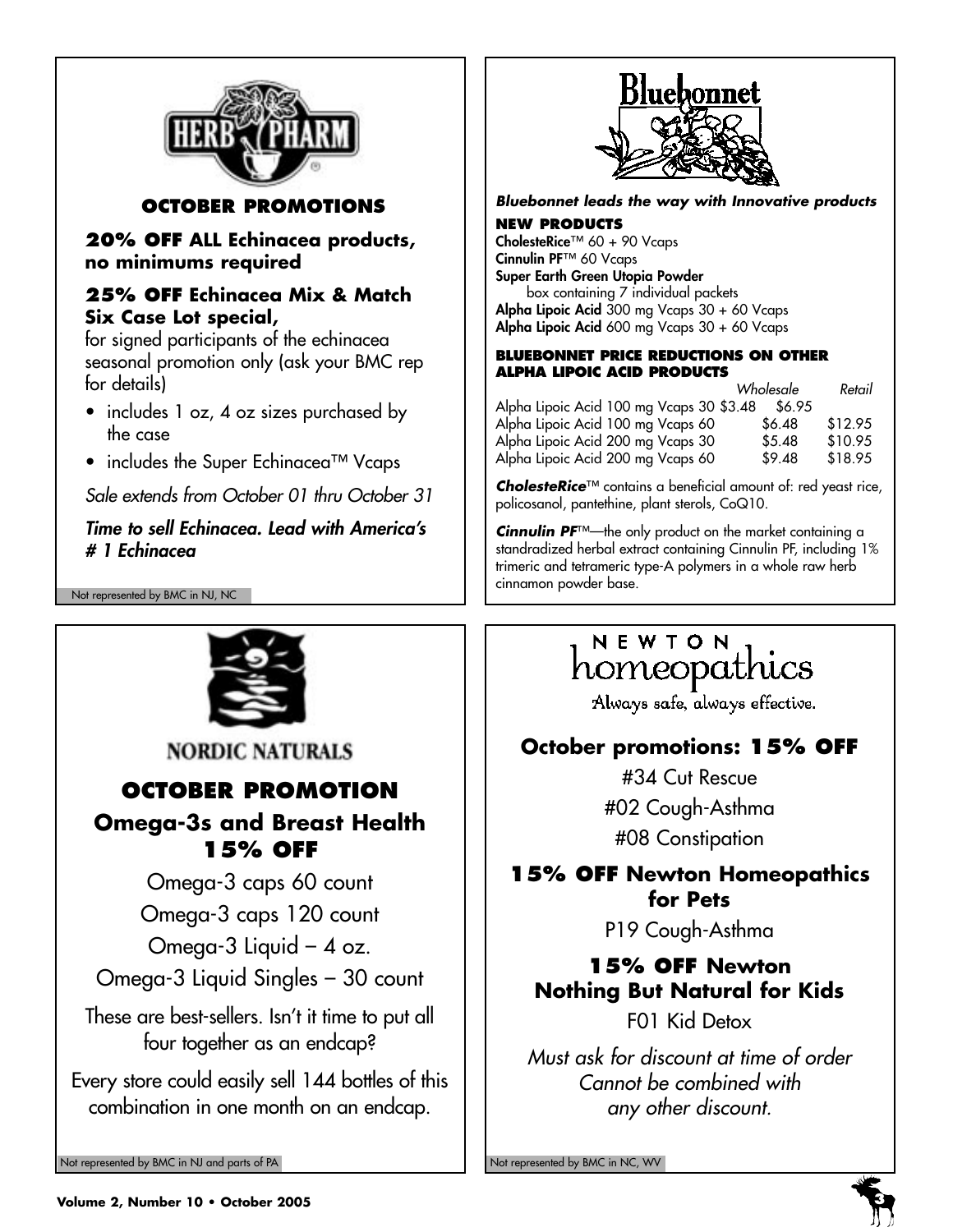

## *The Essence of Well-Being®*

### **New from AromaLand:**

**Brand new labels** for our Essential Oils and Essential Oil Blends.

Clean, crisp design.

All labels are more informative, with clear detail on country of origin, plant part used, extraction method, etc.

*New labels will ship early October* 

### **Top 12 Essential Oils**

- **Bergamot**
- Eucalyptus Globulus
- Grapefruit Red
- Lavender Bulgarian
- Lemon
- Lemongrass
- Patchouli
- Peppermint
- Rose Moroccan Abs.
- Rosemary
- Tea Tree
- Ylang Ylang #3



### **15% OFF through mid-October.**

Contact your BMC rep for details.

**Your store will receive 25 samples and 6 shakers** with every order of a case or more!

## **BACK TO SCHOOL**

*imagine* a meal that is full of all the enzymes and nutrients that you might need, a whole foods raw food meal packet that could be kept in the napsack just in case lunch is forgotten, lost or stolen—or an extra meal that becomes a necessity.

Promote Juvo as the perfect lunchbox addition: an emergency meal that can be made by adding water. Let's start a natural food craze at schools for a change!!!

*Juvo can sell well by any cash register as a repeat sale—if you promote effectively.*

t represented by BMC in PA, NJ



### **10% OFF Monthly Promo: October**

Perfect for addition to a Halloween endcap promotion!!

**Spicy Rumor Body Wash Foamer**

A grapefruit and ginger body wash and shaving foam.

*Good. Clean. Fun*

### **Well-in-Hand® Natural Body Wash**

**Foamers** start and end with pure Castile soap, organic and wildcrafted herbs, and pure essential oils…and out comes a thick rich aromatic foam. \$9.99 SRP.

*Available thru Frontier, Lotus Life, Threshold Enterprises, or direct.*

Buy in ends October 15





**Hair Doc's sales keep growing.** People love the results they get when they introduce hair

brushes to their store bodycare sets. And the "Bass Brush" name is synonymous with the highest-quality bath care products in the entire natural foods industry. Quality, support and a program that can work for you to grow sales in a category most stores haven't even touched yet—but which other stores are running strong with.

*Bass Brushes—the oldest and most reputable name in the industry in quality hair brushes/combs, bath care products, toothbrushes, cosmetic brushes and more.*

*From the management of Bass Brushes: "Great to see everyone at Expo East. Thanks for your continued support"*

Not represented by BMC in NC, NJ, PA

EssentialFormulas

**15% discount on the new counter displays—**

## **Dr. Ohhira's Probiotics 12 Plus**

(10 boxes/60 caps & 10 boxes/30 caps boxes)

### **10% OFF on purchases of six bottles+** of the new **Essential Living Oils** product.

Essential Formulas, Inc. introduces Dr. Ohhira's Essential Living Oils, a complete and balanced EFA product that is a vegetarian alternative to fish oils.

The oils are extracted from eight medicinal seed plants never before available in a single source: Green tea, Perilla, Borage, Flax, Sunflower, Avocado, Olive and Rice.

Product requires no refrigeration and supplies Omega 3,6 & 9 essential fatty acids in a beneficial 4:1:1 ratio.

Not represented by BMC in PA, NJ

## **TIP OF THE MONTH**

I remember my perspective when I was in retail: I wanted my product and I wanted it the next day! I understood shipment times, but I rarely understood out-of-stocks unless I was given a logical, clear, and timely explanation.

Now that I am involved more with manufacturers, I understand the vagaries of shipping and importing and other variables that are outside of their control. One thing that people have not been talking about recently is how the new 'Homeland Security' rules have affected the expected lead and ship times of products coming into the country. Products that used to have a predictable transit time can now be held up for an extra one to four weeks because of spot-checks.

Be aware of this and the strain it sometimes puts on a particular product. For the smarter companies, it means that they are warehousing more product to compensate for the unpredictable. Understanding the chain of delivery often leads to clearer heads and better ways to explain the unexpected to your customers.

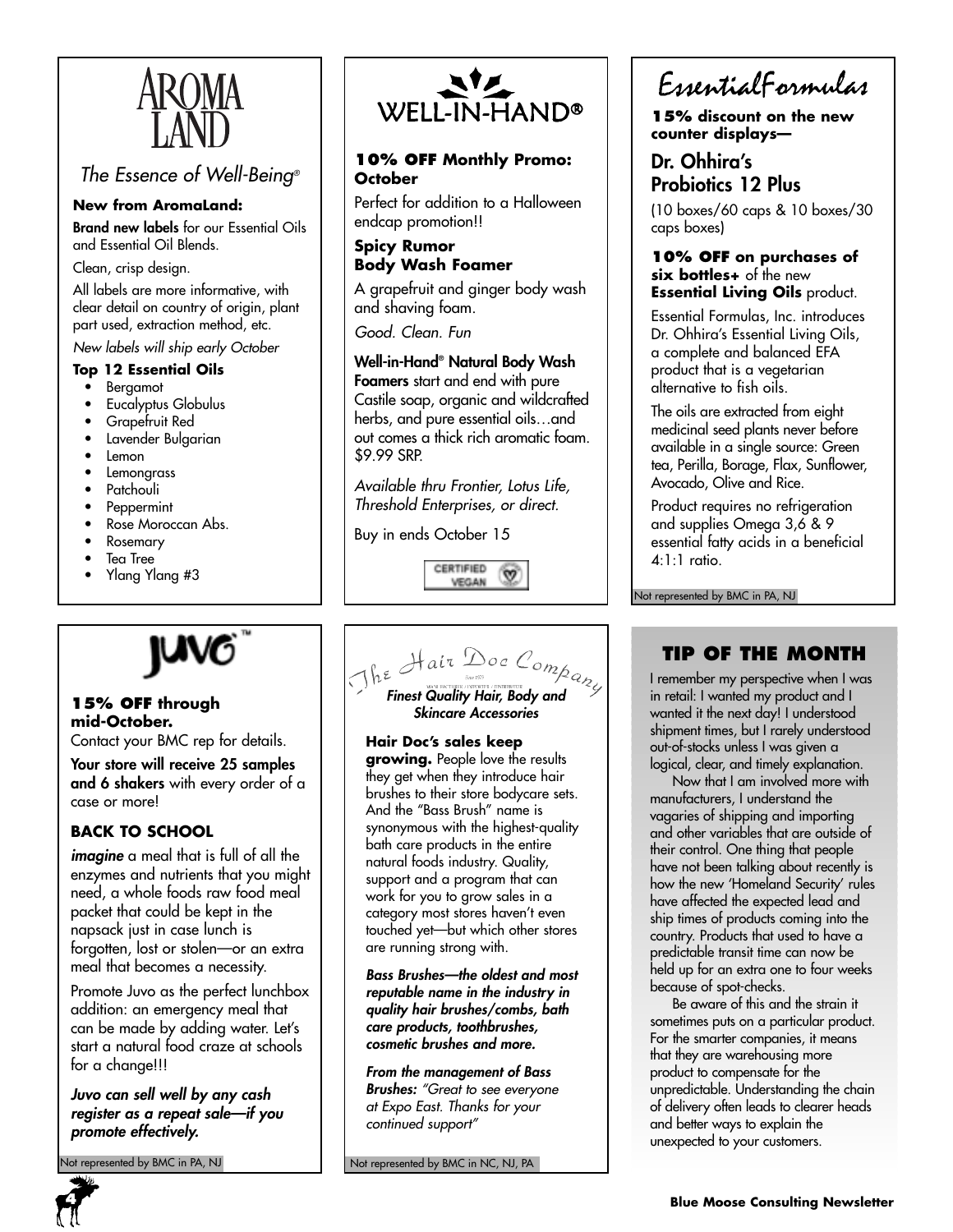

HERBAL HEALTHCARE

## *Himalaya's Best Sellers Now on Sale!*

**20-unit Formulations Display 20% DISCOUNT** LiverCare (5) StressCare (5) GlucoCare (5) HeartCare (5) **Cost:** \$162.72 **SRP:** \$339.00 **Profit:** \$176.28 **52% margin**

**30-unit Pure Herbs Display 15% DISCOUNT** Arjuna (6) Ashwagandha (6) Bacopa (6) Guggul (6) Gymnema (6) **Cost:** \$151.42 **SRP:** \$370.50 **Profit:** \$219.08 **59% margin**

### **64-unit Formulations Display 30% DISCOUNT**

LiverCare (16) StressCare (8) GlucoCare (8) HeartCare (8) MenoCare (4) MindCare (4) ProstaCare (4) UriCare (4) VigorCare for Men (4) JointCare (4) **Cost:** \$462.34 **SRP:** \$1,100.80 **Profit:** \$638.46 **58% margin**

**64-unit Pure Herbs Display 21% DISCOUNT**

Arjuna (8) Ashwagandha (8) Guggul (8) Gymnema (8) Bacopa (8) Triphala (4) Bitter Melon (4) Amla C (4) Boswellia (4) Mucuna (4) Turmeric (4) **Cost:** \$294.99 **SRP:** \$776.80 **Profit:** \$481.81 **62% margin**

*Offer ends October 31, 2005*

# OLBAS

### **Olbas season is right around the corner**

- is your stock of Olbas products sufficient?
- are you stocking all the products people will be asking for?
- have you experienced the great success of having a floor display or a counter display highlighting all the products just as allergy season explodes and before cold + flu season hits?
- market Olbas effectively and see this best-seller flourish more this year than ever
- excellent consumer recognition to capitalize upon!

#### **Tonic is the Topic**

Tonic herbs gently strengthen & invigorate the whole body, while providing a gentle detoxification and cleansing effect on the various systems. **Catfish Bitters**, formulated by Appalachian herb doctor "Catfish" Gray is the perfect revitalizing tonic. Beneficial for any season, this formulation of 18 herbs & roots is by far the best-selling tonic from Nature's WonderLand herbal products. The formula includes Burdock, Red Clover, Black Cohosh, Ginseng, Queen Of The Meadow, Pipsissewa, Blood Root as well as supportive herbs Comfrey leaves, Golden Seal root, Lobelia herb, Peppermint, Sarsaparilla, Slippery Elm, Solomon Seal, Spikenard, Wild Cherry, and Yarrow.

**"Catfish" Gray** is a fifth generation folk-healer living near Glenwood West Virginia. He gathers herbs and roots from the mountains surrounding his home, and his formula is known in the mountains for its effectiveness for years. Bring some local folklore to your store, and sell a product that is perfect for this time of year.

**BUY 4 CATFISH BITTERS AND GET 1 BOTTLE FREE**



### *Did you know that Aloe Life juices are detoxifying?*

Yes—quality Whole Leaf Aloe Vera is very detoxifying and good to use with all detox protocols: to cleanse, reduce candida infection, stimulate liver function and rebuild healthy tissue.

**Aloe Life Detox Plus Formula** is a great end cap if you're encouraging your customers to do a seasonal cleanse!! This is the only formula on the market to use a whole leaf aloe vera concentrate—and the whole leaf acts as a carrier to get the herbs into the tissue for optimal benefit. We use organic whole plant extracts to provide a formula more effective than most products in your detox section. An excellent formula to use at this time of year to educate your clientele on effective seasonal detoxifying.

For best detoxification use with **Fiber Mate** by Aloe Life. This 10 year old product FiberMate is both Psyllium-free and Flaxfree, containing16 vegetables & herbs. Safe for children and adults! Non-habit forming, FiberMate moves the bowels without senna or cascara sagrada. Each 3 tablets equal to one serving of green vegetables.

**New size** better value for the customer and great margins for the store! 160 tablets ws \$11.02 srp \$18.99 (2 months supply)

**New label** too!!

# **PERFECT** ORGANICS

## **Truly Organic Beauty Rescue…**

*Detoxify, polish and moisturize with our unique holiday gift bags!*

Available in:

- Lavender Lavish
- Hazelnut Coffee
- Mandarin Rose Coconut



Each reusable gift bag contains our luxurious, vitamin-rich formulations with exquisite, replenishing, essential oils and a natural circulation sponge.

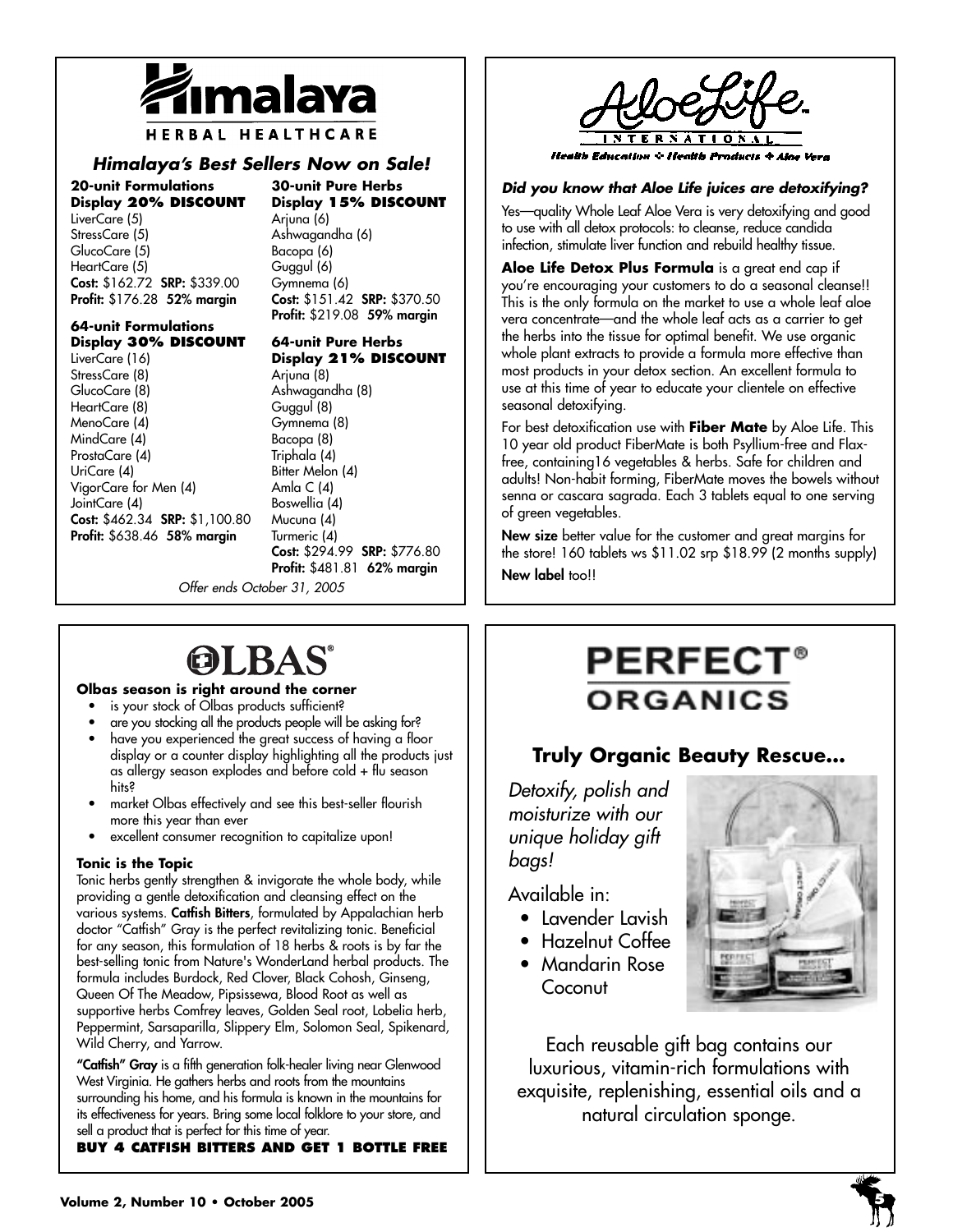## **Vitamin D Gets an A+**

*continued from page 2*

While Vitamin D seems to be wellabsorbed, it is not readily available through a typical diet. This is another reason to either eat fish or take a superior fish oil source like Nordic Naturals. There are several forms of Vitamin D, but only two are physiologically relevant—cholecalciferol and ergocalciferol. Cholecalciferol –D3—is the natural animal/human form. Ergocalciferol—D2—is the plant source, usually derived from yeast. This form needs to be converted to be utilized. Cholecalciferol has been shown to raise blood levels of D better than Ergocalciferol (Trang, 1998).

**Bluebonnet** uses only the cholecalciferol form because the source is generally recognized as being stable and absorbable. While Vitamin D is absorbed into the body through sun exposure, it has been shown that seniors are less efficient at absorbing D than young adults. Remember that while we are recommending people to use daily

sunscreen, this will inhibit the absorption of D from environmental sources.

Vitamin D seems to be very important for optimal health. Make sure that you are well-versed in the recent research and can answer questions effectively, because D is becoming an issue in modern nutrition.

**Nordic Naturals** has introduced a new cod liver oil product called **Arctic-D**™ **Cod Liver Oil**. Because Nordic Naturals sources its cod liver oil directly, providing the only *100% Arctic cod liver oil* that is *100% cod* from northern Arctic waters, they have always had a concern that their cod liver oil has been naturally low in Vitamins A & D. In response to the recent research, they have presented their pure and tasty cod liver oil with a high and safe amount of Vitamin D from an unsuspected source—lanolin.

Nordic Naturals chose their source for added cholecalciferol from lanolin (from sheep's wool) because it was the naturally occurring form of Vitamin D that most resembles the D found in humans and fish. The sourcing does

## **TESTIMONIALS COUNT**

### **To the rescue: "Sleep Rescue" by Well-in-Hand**

"With the pain in my knees I tossed and turned at night. SLEEP RESCUE relieved the pain and allowed me to get a good night's sleep...it sure does make my days more pleasant." *—B.K., VA*

"This product has opened up my nights to sleep eight hours instead of two. The Well In Hand SLEEP RESCUE has caused me to wake refreshed and ready for the day instead of groggy and grumpy. Thank you so much for the relief SLEEP RESCUE has given me." *—J.H., Va*

"Thank you for 'SLEEP RESCUE.' It not only helps me sleep through the night but it takes the edge off any anxiousness I'm having. It also worked better than antidepressants. My family I'm, happy to tell you, is having the same results." *—S.S., Canada*

"For the first time in months, my son didn't come into our room in the night saying that he can't sleep. Our whole family thanks you for SLEEP RESCUE!" *—J. T. OR*

### **SLEEP RESCUE® Because your rest tonight affects your performance tomorrow!**

A quieting botanical and aromatherapy blend of: Arnica, Calendula, St. John's Wort flower oils, Ho shou wu, Betula, Vitamin E and pure essential oils including Lavender, Rosemary, Chamomile, in a non-greasy base of Olive and Sweet Almond oils. Delightful aroma. Apply topically

*(testimonials cannot be reproduced without the approval of the manufacturer, please!!)*

### **MARKETING IDEAS**

**Aloe Life Aloe Healing Skin Gel** is one of the most versatile products you can have in your store. Where to stock it? Everywhere!!

This is the only aloe product using a certified organic whole leaf aloe. People intuitively know it is exceptional when they touch it: amazing. So cross merchandise this product everywhere: the front counter with a tester, the skin repair section, the sunscreen section, the wrinkle-prevention section, cuts and bruises, varicose veins, brown spots, acne, scarring, near the shampoos to boost their effect, near the thinninghair products, athlete's foot, psoriasis and eczema, and even baby's diaper rash products.

The more you educate about superior products, the more customers learn the natural foods lifestyle. Learn to educate.

not involve the slaughter of any animals; and the source is steady, can be monitored and does not affect the good taste of the cod liver oil that Nordic Naturals is famous for. As most other sourcing of fish oil is unreliable—people choose Nordic because they are always assured a clean fresh source of fish oil—we could not use a fish oil source that did not have guaranteed sources, safe quality or good taste. Nordic Naturals—redefining the way fish oils are manufactured and consumed.

Vitamin D has always been considered crucial. As it becomes better understood, its purpose and potential will continue to be admired by those who look at the total picture when considering optimal health. Vitamin D—an A+ for optimal health today.  $*$ 

*\* all nutritional statements are for educational discussion within the parameters of the BMC newsletter only, and have not been reviewed by the FDA. These statements are not meant to be used to make decisions on medical issues that should involve the supervision of a qualified nutritional expert.*

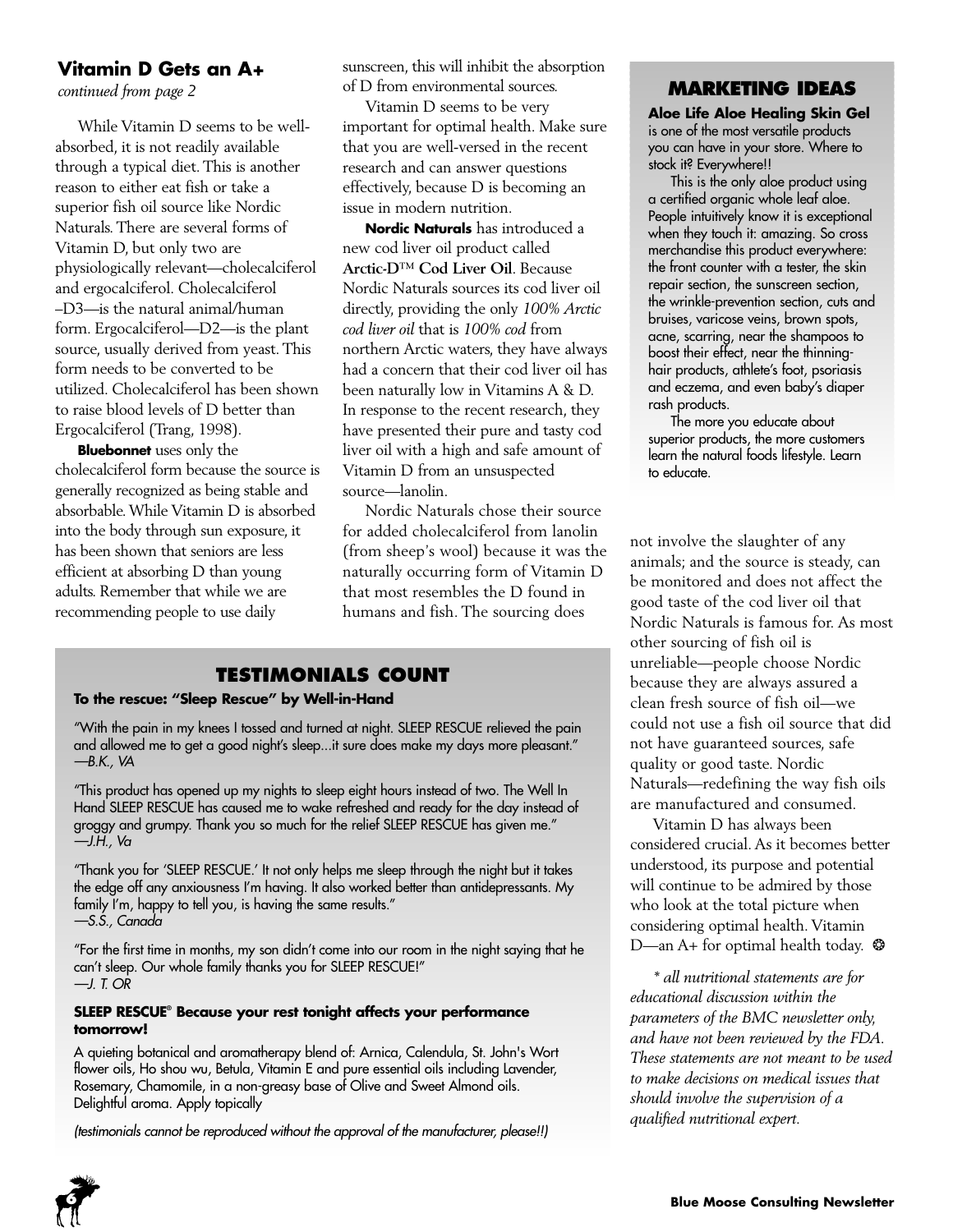## **Achieving Sustainability**

*continued from page 1*

Each store needs to think about its own plans for sustainability. How can you plan for the future? How can you create a model that is not built upon heavy discounting to achieve business success, but rather draws from internal resources such as personal service, knowledge and compassion, to counter the vampire tendencies of American capitalism? Do you see how you are providing for the community, and are you translating that to your consumer base? Do they see it and realize your value, and is the relationship being nurtured so that it will stay tight during hard times? If these questions are not dealt with in a salient manner, and consistently revisited and explored, then your store may be earmarked for a ten-year life cycle or less. That is not sustainability.

Look at the stores that have succeeded. Learn from the stores that are 20-30 years old (and even some of them have lost focus of the core values that got them there). Look at the manufacturers who are hitting stride at 15-20 years of age and what they are doing. **Herb Pharm** (25 years old) has done it all correctly. They have invested in research, the **United Plant Savers** [www.unitedplantsavers.org], giving back to the earth, the herbalists and the community. They are the model of good stewardship for a natural foods company. And now they are growing into education and internet trainings that will allow anyone who is interested to continue to learn and stay on the cutting-edge of herbal advancements.

**Bluebonnet** has dedicated itself in its mission statement to the independent health food stores. They have drawn a line in the sand, making it clear that they will not become a discount brand cheapening the superior product they manufacture. These are the moral goals that make sustainability successful. As other industry giants tumble and shoot themselves in the foot from bad decision-making, Bluebonnet continues to gain the trust of forward-thinking stores in the country as they enter their 15th year.

## **"WE ARE HEALTH FOOD PEOPLE" Employee profile—Jessica Wood** *Sales Support, DC Metropolitan Area Blue Moose Consulting*



I grew up in Arlington Virginia and have been an avid fan of health food and nutrition since high school. I've always liked to visit different health food stores, and have worked in several of them. I helped manage a health food co-op in Arlington for four years which was one of the best and most intensive work experiences I've had. After the co-op unfortunately had to close down Michael offered me a job at Blue Moose Consulting. I was hesitant to consider the job at first, being unsure I wanted to work directly in sales.

However after giving it a try I learned that I really enjoyed getting to visit the different stores and meeting the people who were working to make these stores a success. I am happy to be able to represent companies that I really believe in, and to get

a chance to learn more about the health food industry.

I have a B.A. in Fine Arts and am an artist in my spare time. I also work on a local organic farm, and am a practicing Buddhist. If I have any time left I like to read books on herbalism and Chinese medicine, and get together with family and friends.

**Nordic Naturals** is a fish oil company that talks consistently about over-harvesting and the need for oceanic environmental concerns. They have dedicated themselves to the sole goal of making the cleanest, most healthful Omega-3 supplements in the world. They have quietly been the world leader in education, marketing and quality manufacture for 10 years.

This is leadership. This is creating relationships where both sides gain and have interests in long-term sustainability. Each gives to the community knowing the value of doing so. Is your store reaching out beyond its front door to be involved, to network, to offer education and to promote civic involvement and connectivity?

What can you do? First, see where you are, consider changes, and make both short-and-long-term goals. The plan should be: how can I make my love of this business stay, and how can I involve everyone in this love? Do you reach out beyond your walls to embrace the community? Does your staff have the right attitude to do this, and are they involved in the goals as well? Create incentives and task them to do their own outreach: the pool of people you can influence is limitless.

Budget for future growth and investment. Make your business decisions based upon the mantra of having small extra cash constantly going to the future fund, and know that the dream-goals are for making constant upgrades and advancements that will make your store a pleasure to visit over and again, year after year. Think seasonally and constantly reinvent and have excitement for each month and each day. Love what you do.

Be fair and respectful and honest to your customers: they are your lifeblood. And recognize that your manufacturers are an integral part of the operation too. Work with them; don't drain them of resources with short-sighted demands. See the big picture, and think of the 7th generation